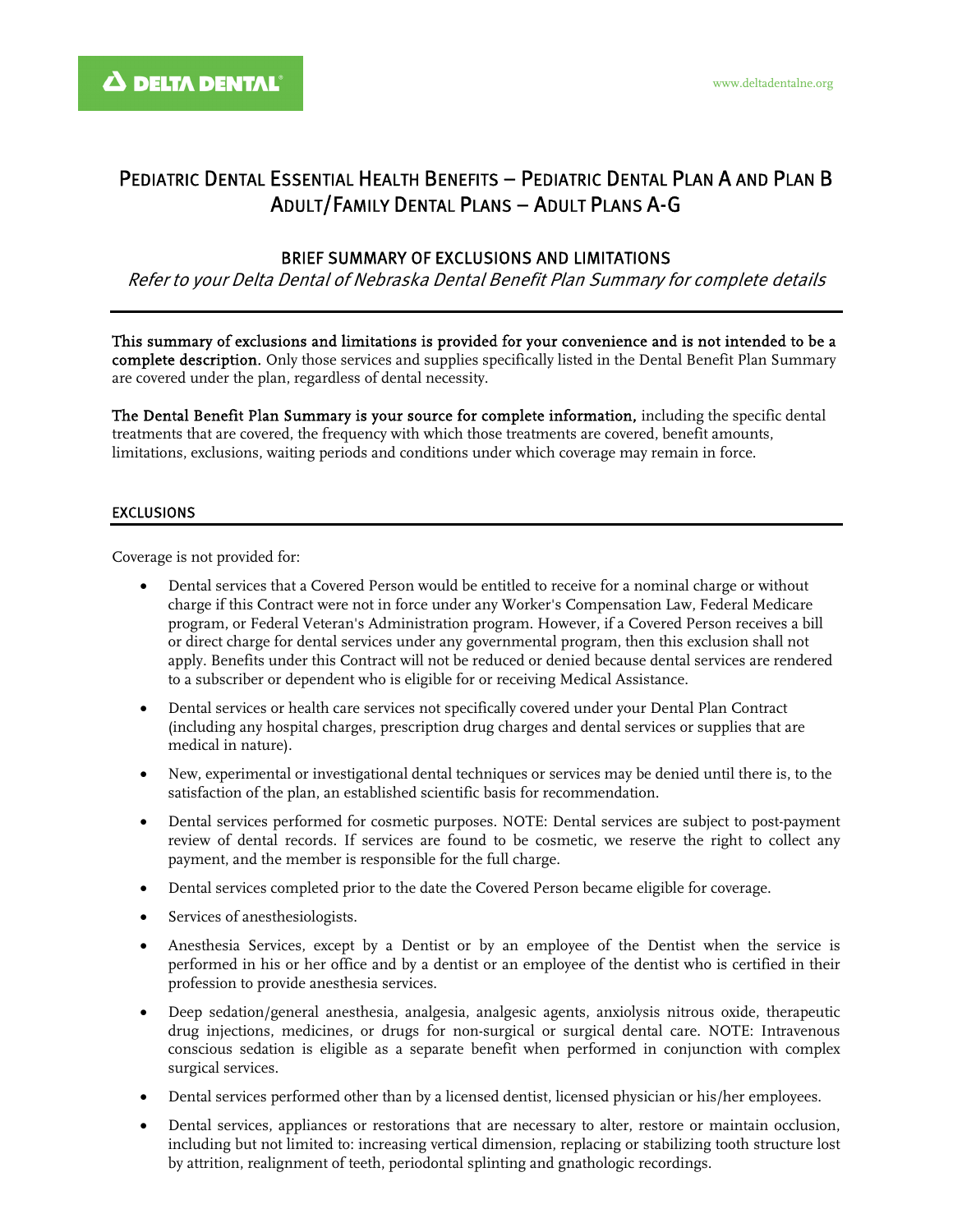- Artificial material implanted or grafted into or onto bone or soft tissue, including implant services and associated fixtures, or surgical removal of implants.
- Services or supplies that have the primary purpose of improving the appearance of your teeth. This includes but is not limited to tooth whitening agents or tooth bonding and veneer covering of the teeth.
- Orthodontic treatment services, unless specified in this Dental Benefit Plan Summary as a covered dental service benefit.
- Case presentations, office visits and consultations.
- Incomplete, interim or temporary services.
- Corrections of congenital conditions during the first 24 months of continuous coverage under this plan.
- Athletic mouth guards, enamel microabrasion and odontoplasty.
- Retreatment or additional treatment necessary to correct or relieve the results of treatment previously benefited under the plan.
- Procedures designed to enable prosthetic or restorative services to be performed, such as a crown lengthening.
- Bacteriologic tests.
- Cytology sample collection.
- Separate services billed when they are an inherent component of a Dental Service where the benefit is reimbursed at an Allowed Amount.
- Pediatric removable or fixed prosthetic appliances (dentures, partials or bridges).
- Interim or temporary removable or fixed prosthetic appliances (dentures, partials or bridges).
- Services for the replacement of an existing partial denture with a bridge.
- Additional, elective or enhanced prosthodontic procedures including, but not limited to, connector bar(s), stress breakers and precision attachments.
- Provisional splinting, temporary procedures or interim stabilization.
- Placement or removal of sedative filling, base or liner used under a restoration.
- Services or supplies that are medical in nature, including dental oral surgery services performed in a hospital.
- Oral hygiene instruction.
- Restorative cast post/core or core build-up, including pins and posts.
- Occlusal procedures, including occlusal guard and adjustments.
- Any material grafted onto bone or soft tissue, including procedures necessary for guided tissue regeneration.
- Implant maintenance or repair to an implant or implant abutment.
- Pulp vitality tests.
- Adjunctive diagnostic tests.
- Diagnostic casts.
- Incomplete root canals.
- Cone beam images.
- Anatomical crown exposure.